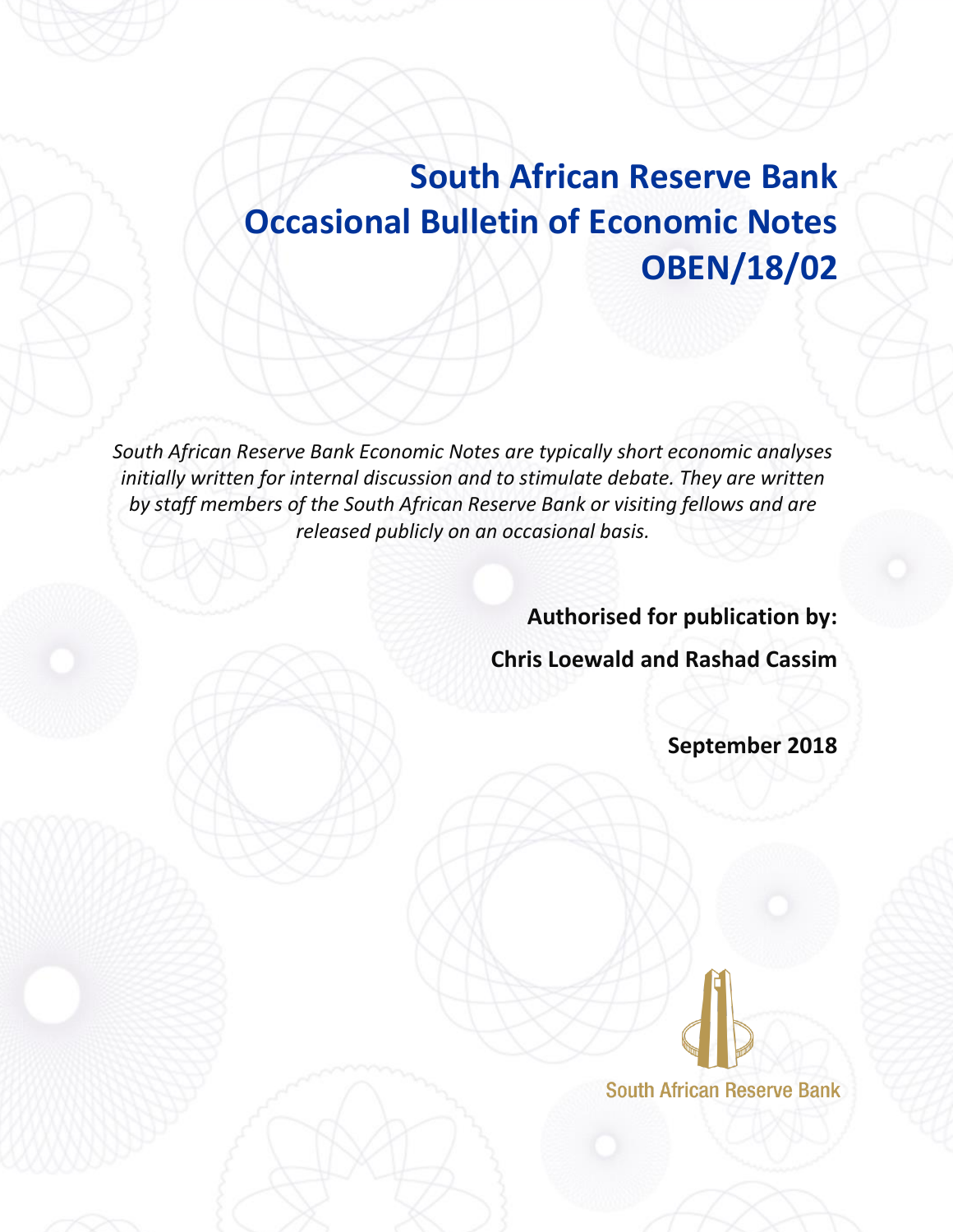### **SARB Occasional Bulletin of Economic Notes September 2018**

### **Contents**

- *1.* Living with structural current account deficits: Foreign lessons for SA? *Jean-Francois Mercier*
- *2.* Inflation expectations and the outlook for services prices *David Fowkes, Theo Janse van Rensburg and Teresa Alton*
- *3.* Policy cyclicality in the post-crisis period *Teresa Alton*
- 4. The structure of South Africa's external position *Bojosi Morule and Daan Steenkamp*
- 5. Update to the Quarterly Projection Model *Byron Botha, Franz Ruch and Rudi Steinbach*
- *6.* Capital inflows and domestic credit: The South African "exception"

*Jean-Francois Mercier*

**The views expressed in these Economic Notes are those of the author(s) and should not be attributed to the South African Reserve Bank or South African Reserve Bank policy. While every precaution is taken to ensure the accuracy of information, the South African Reserve Bank shall not be liable to any person for inaccurate information, omissions or opinions contained herein.**

**Information on South African Reserve Bank Economic Notes can be found at http://www.resbank.co.za /Research/Occasional Bulletin of Economic Notes/Pages/EconomicNotes-Home.aspx**

**Enquiries Head: Research Department South African Reserve Bank P O Box 427 Pretoria 0001**

**Tel. no.: +27 12 313-3911 0861 12 SARB (0861 12 7272)**

**© South African Reserve Bank**

**All rights reserved. No part of this publication may be reproduced, stored in a retrieval system, or transmitted in any form or by any means without fully acknowledging the author(s) and these Economic Notes as the source.**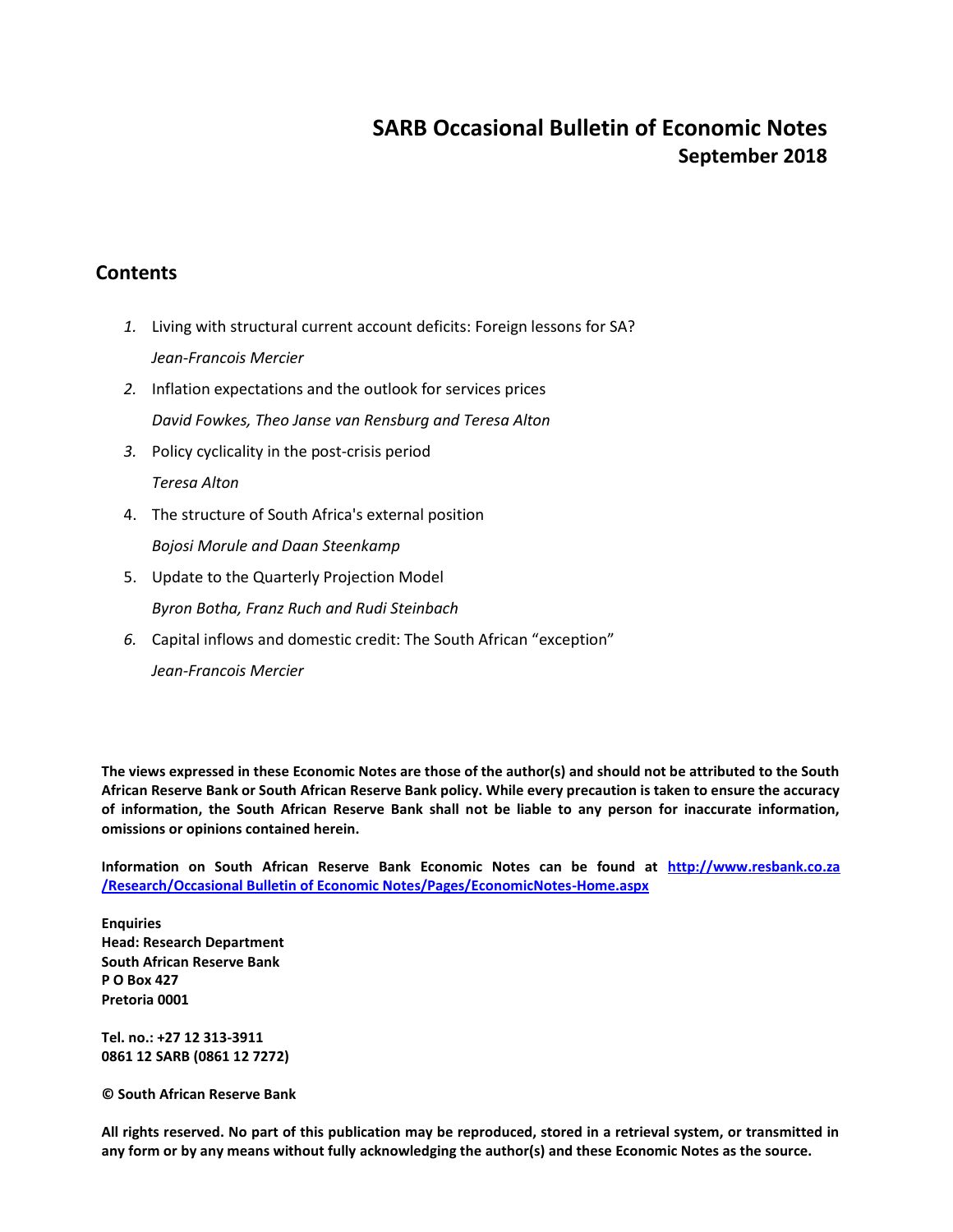## **OBEN 1802 – September 2018 Capital inflows and domestic credit: The South African "exception"**

**Jean-François Mercier** 

#### **Abstract**

Empirical evidence shows that episodes of elevated net capital flows into emerging economies often coincide with strong, above-trend domestic private credit growth in the recipient economy, though the impact varies and appears influenced by the depth of the host country's financial sector. In South Africa, though, the latest phase of strong capital inflows had no impact on credit, which has been subdued for the past decade. The lack of external funding needs by the SA banking sector, tighter bank regulations, the under-performance of the rand versus EM peers and the lack of "excess" capital inflows relative to financing requirements probably all account for this exception. A positive implication is that it reduces threats of losing monetary policy autonomy; nor has the wave of capital inflows posed risks to domestic financial stability. There is a possibility, however, that the South African "exception" is transient, and hence, policy responses – including the use of macro-prudential tools – may still be needed in future phases of strong capital inflows.

#### **Introduction<sup>1</sup>**

The role of net foreign capital inflows into shaping the cost and growth of domestic credit in recipient economies has received a lot of attention in the past decade, especially when a mix of near-zero policy rates and "unconventional" tools in large advanced economies (AEs) "pushed" vast amount of capital towards higher-yielding (mostly emerging) markets. At the height of these flows, in the early 2010s, some emergingmarket (EM) central banks feared loss of monetary policy autonomy, while economists like Rey (2015) claimed that the impact of global credit cycles was such that many countries faced a policy "dilemma" (either impose capital controls, or lose monetary policy autonomy even amid FX flexibility).

There is empirical evidence of a link between net capital inflows and average EM credit cycles over the past few decades. However, since the Global Financial Crisis (GFC), South Africa appears to be an "exception", witnessing relatively strong net capital (especially portfolio) inflows but very subdued domestic credit growth. This note seeks to identify the causes for such an apparent exception, which appear mostly related to the structure of the domestic financial sector, the influence of new banking regulations, the type of inflows received and the structure of the SA balance of payments. Finally the note investigates the implications for domestic monetary and financial stability policies.

<sup>1</sup> The author would like to thank David Fowkes, Theo Janse van Rensburg and Danie Meyer for their helpful assistance and comments.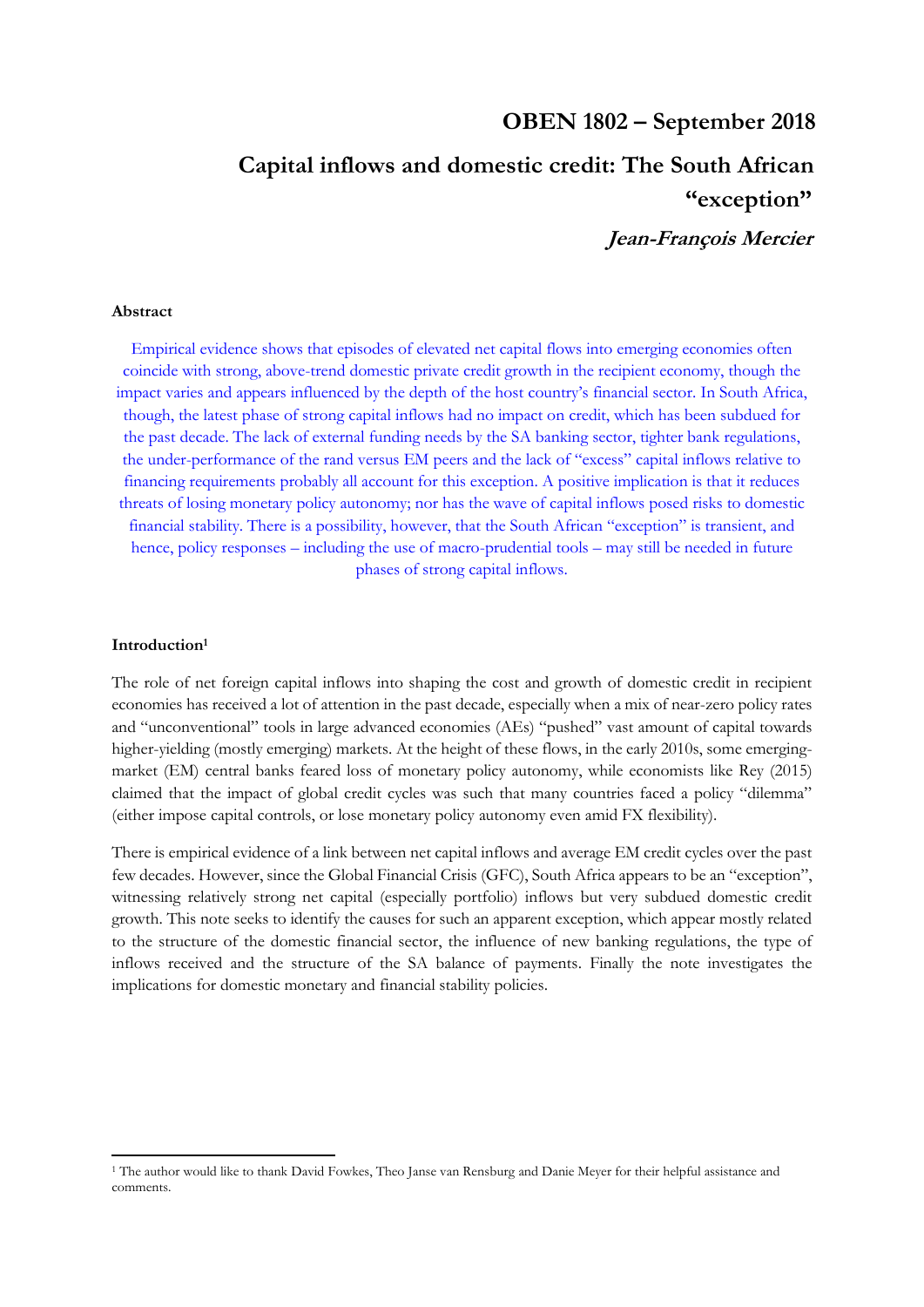#### **Net capital inflows appear to feed into EM domestic credit**

Since many EMs liberalized their capital markets in the early 1990s, there have been three major phases of strong cross-border capital flows into EMs. These were the mid-1990s (up to the Asian financial crisis), the mid-2000s (up to the GFC) and the early 2010s (the height of quantitative easing in AEs). In all cases, net flows (mostly consisting of portfolio flows and cross-border bank lending)<sup>2</sup> reflected a mix of "push" factors (loose monetary conditions in the US at the start of the period, high appetite for risk) and "pull" ones (cyclical improvement in EM fundamentals).





Using data from the Institute of International Finance (IIF), we find out that net capital inflows into EMs, and especially non-resident portfolio inflows, tend to lead the growth rate of domestic credit to the private non-financial sector in this group of countries (see Figure 1).<sup>3</sup> This is not entirely surprising: After all, capital flows are partly driven by "pull" factors that include healthy macroeconomic dynamics, and these are generally associated with strong credit growth. But, as Figure 1 shows, pickups in credit growth tend to follow, rather than lead, surges in portfolio inflows. Furthermore, looking at BIS data on "credit gaps" (the deviation of private credit-to-GDP ratios from HP filter trends) one finds that on average, periods of strong capital inflows coincide with either a shift to (the 2000s), or a widening in (the 2010s) positive credit gaps. This would suggest that at least part of that strong credit growth is exogenously driven, and reflective of strong external capital flows into these economies.

#### **The South African exception… which was not always one**

When foreign capital flows strongly into EM, it also flows into South Africa. Indeed, as IIF data show, SA on balance receives higher net inflows, as a percentage of GDP, than its EM peers (see Figure 2). In particular, non-resident portfolio inflows to SA almost always exceed the EM norm, even as it mirrors its direction. However, at least since the GFC, South Africa's credit cycle has largely "decoupled" from its EM peers. Private-sector credit growth – deflated by the CPI – averaged only a meagre 1.0% a year since the end of the 2008-09 recession, and its credit gap (which up to 2008 was significantly above the EM median) has been negative since 2010, and mostly below the 25<sup>th</sup> percentile of the EM sample (see Figure 3).<sup>4</sup> The only other large EMs to have seen no increase, or a decline in private-sector leveraging over that period

1

<sup>2</sup> Since 1990, cross-border portfolio and bank lending flows are positively correlated with each other (0.54), exacerbated the cycle of overall capital flows.

<sup>3</sup> We use aggregate EM credit data for the BIS and IIF capital flow data for the largest 25 EMs (ex China).

<sup>4</sup> We use a sample of 16 large EM countries for which the BIS calculates credit gaps.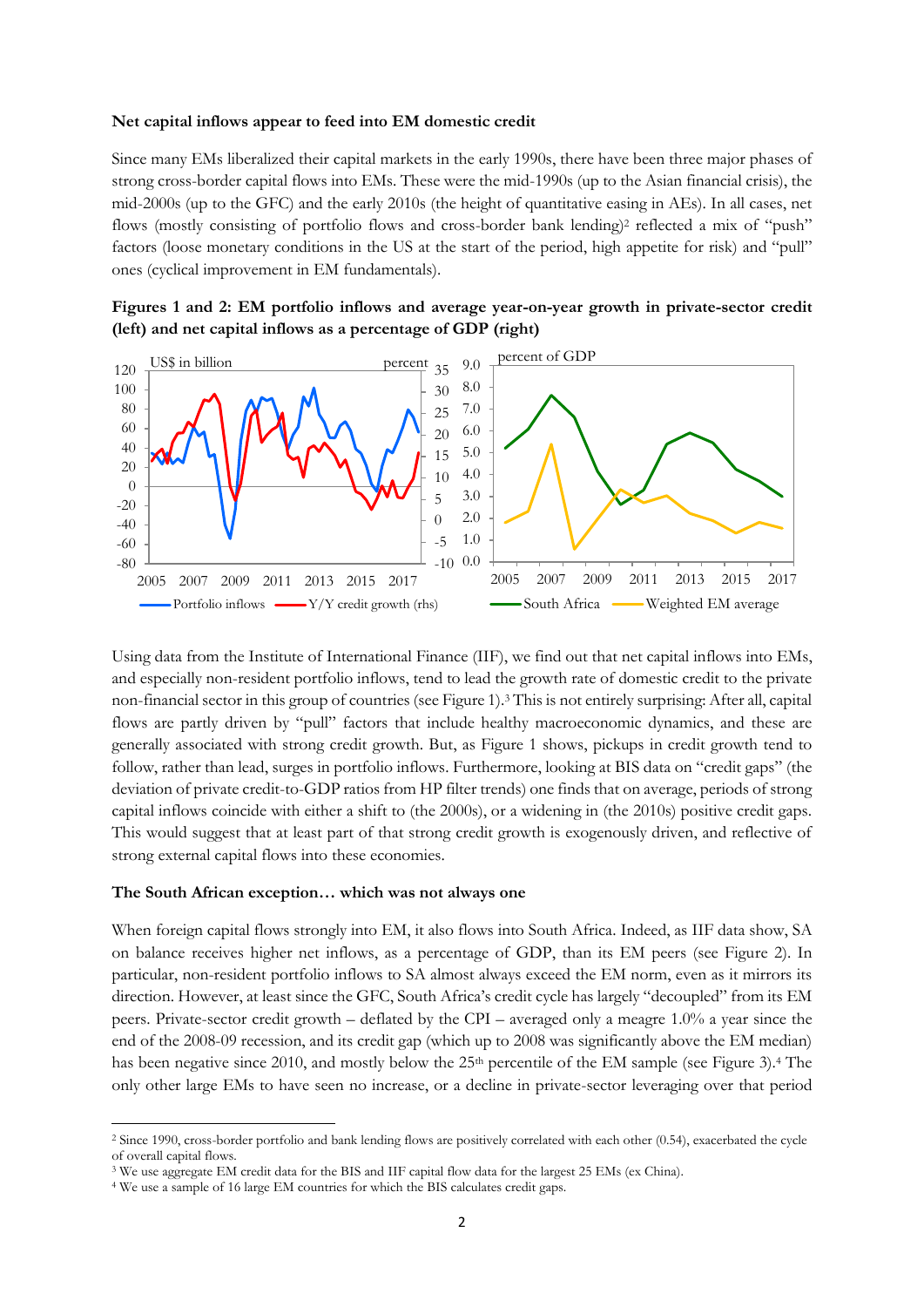were Argentina (which hardly experienced any capital inflows), Hungary (where rising defaults forced the private sector to deleverage) and India (where banks' asset quality, bad-debt and profitability indicators have deteriorated over the past decade).



**Figures 3 and 4: Credit gaps for South Africa relative to EM sample (left) and SA financial account balance and credit gap (right)**

However, this was not always the case: After South Africa opened up its capital markets post democratization, the mid- to late 1990s phase of world capital inflows coincided with a rise in the country's financial account surplus, which resulted – with a lag – in a positive credit gap (see Figure 4). Furthermore, this rise in the credit gap occurred even though SA economic growth, in the late 1990s, remained subdued by global standards. A similar pattern occurred in the early 2000s, leading to a phase of high SA household leveraging and strong asset (especially property) price increases. While many factors probably contributed to stronger credit growth, a simple test suggests that the financial account surplus may have Granger-caused credit growth over 1990-2010, though not the other way round. Hence, we cannot reject the hypothesis that capital flows influenced domestic credit at the time, though since 2010 this clearly is not the case.

#### **How the linkages work – and what the literature says**

1

One can understand intuitively how capital inflows driven in part by "push" factors (and therefore not just by the fundamentals of the recipient economy) can trigger an "excess" of liquidity, and how in turn such cheap and abundant liquidity fuels domestic private-sector leveraging. In practice, there are several channels through which the transmission can take place. In the event of portfolio inflows being well in excess of the country's funding needs, local banks can become flush with dollar deposits,<sup>5</sup> which they then either lend to domestic borrowers or "transform" into local-currency loans. Furthermore, as Borio et al. (2011) pointed out, large AE-based multinational banks also play a key transmission role: Amid cheap domestic financing costs and attractive offshore business opportunities, they either lend directly to the non-financial private sector in EM countries, or they lend to these countries' banks, which then use these liabilities to fund domestic loans. A third channel relates to inter-company loans – generally, from a parent multinational to its EM-based subsidiary.<sup>6</sup>

<sup>5</sup> For example, a US-based fund purchasing SA rand-denominated bonds on an unhedged basis may exchange dollars for rand with an SA bank, increasing the dollar deposits on the liability side of that bank's balance-sheet. We refer to "dollars" as the majority (though not all) of cross-border capital flows into EM are dollar-denominated.

<sup>6</sup> In the balance of payments, these inter-company loans are classified as FDI debt flows. Sometimes, as Shin (2013) highlights, they are in effect a "carry trade" that results in FX mismatches.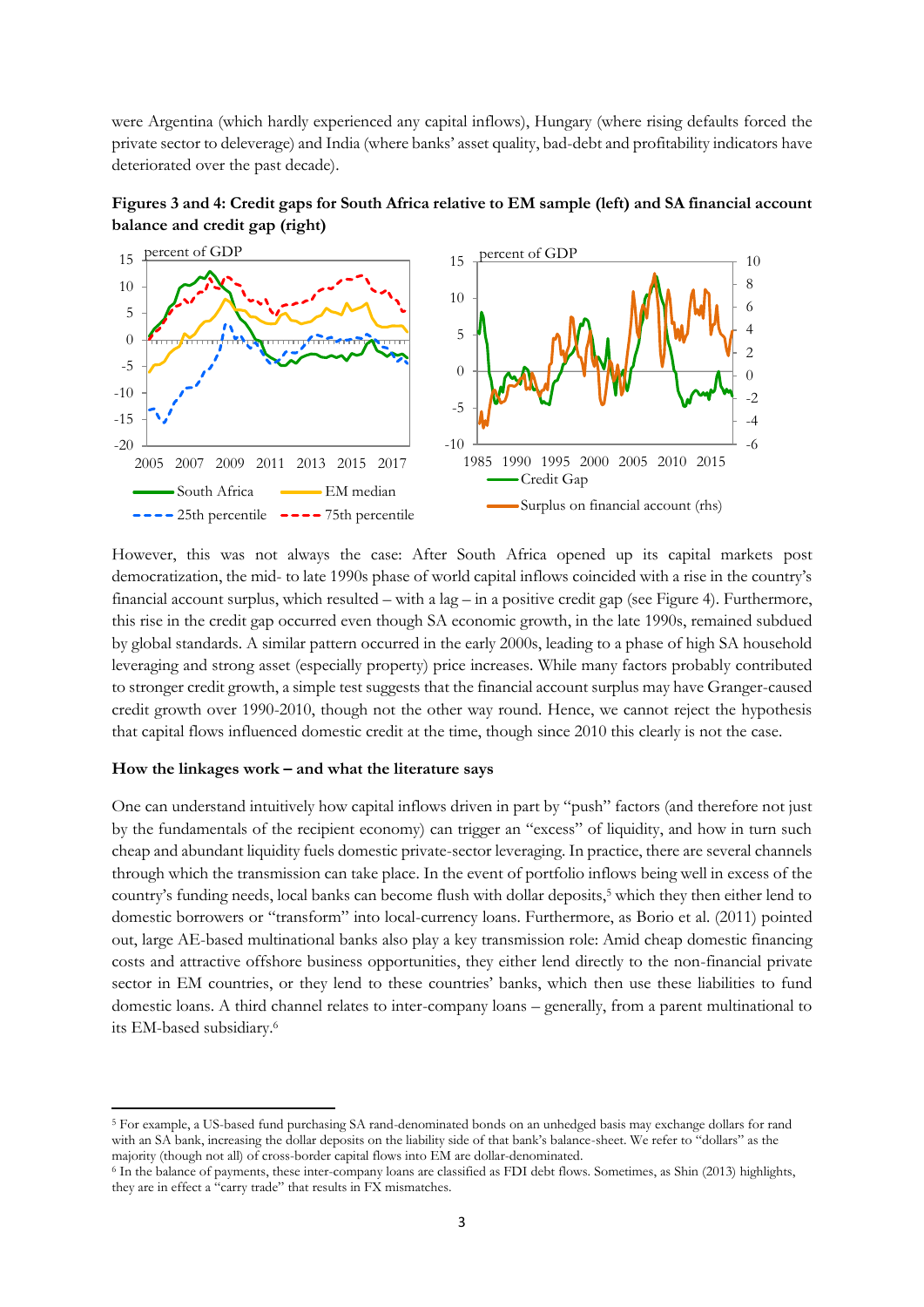There is a fair amount of literature (especially since the GFC) regarding these linkages, and generally authors do find some evidence of net capital inflows influencing domestic credit. However, they also find that the impact is highly unequal across countries and dependent on both the type of inflows and the structure of the financial sector in the recipient economy. Furceri et al. (2011) identified 268 episodes of unusually large capital inflows from 1970 to 2009 across the world, and found that they increase credit-to-GDP ratios by (on average) up to four percentage points.<sup>7</sup> They observed, however, that flexible exchange rate policies and counter-cyclical fiscal policies dampened the impact on credit gaps.

Separately, Buch et al. (2018) analysed the transmission of monetary policy shocks in AEs to credit developments in EMs, and highlighted the important role of the balance-sheet structure of the recipient countries' banks: Banks with higher reliance on wholesale and short-term funding will exhibit stronger transmission mechanisms, as will those with riskier domestic loan portfolios. Similarly, Baskaya et al. (2017), looking at the specific case of Turkey, found that banks with higher "non-core" funding (i.e. a lower reliance on domestic deposits) provide larger domestic loan volumes, at lower costs, than other banks in periods of strong capital inflows. Bräuning and Ivashina (2017) focused on the particular role of cross-border bank loans, and found that such loans are generally positively correlated with loan growth by the recipients' economy banks – and with the cost of such loans.<sup>8</sup>

#### **Unlikely explanations for South Africa's recent "exception"…**

In light of international comparisons and the above literature review, we look at possible explanations for why South Africa failed to see net capital inflows trigger domestic credit growth in the past cycle. An obvious explanation might be the relatively weak performance of SA's economy since the GFC: Even if banks are flush with foreign liquidity, they might not lend if domestic growth (and therefore profit) prospects are poor. However, this is not really backed by observations: Since 2007, countries like Brazil, Russia, Mexico and the Czech Republic saw similar trend growth to SA and significant leveraging (much more than, for instance, fast-growing countries like India or Indonesia – see Figure 5).

One could also expect the initial level of private debt to GDP to affect the transmission: If the country already suffers from a "debt overhang", banks may be more unwilling to lend and corporates/households to borrow, even amid high inflows of foreign liquidity. However, the evidence is also inconclusive (see Figure 6). Amid the countries that saw a boost in leverage in the past decade were some which had lower (Poland, Colombia, the Czech Republic) or significantly higher (Korea, Chile, Thailand, Malaysia) private debt/GDP ratios than SA in 2007. Similarly, the performance of a country's current account over the past decade does not seem to play a role, and nor does the structure of its exports (commodity versus manufactured goods).

<sup>1</sup> <sup>7</sup> The impact is about four percentage points for equity portfolio and debt flows, while for FDI flows it is not statistically significant.

<sup>8</sup> In effect, they found that a rise in cross-border loans to a particular EM country can lower the lending spread charged by that country's banks to its clients.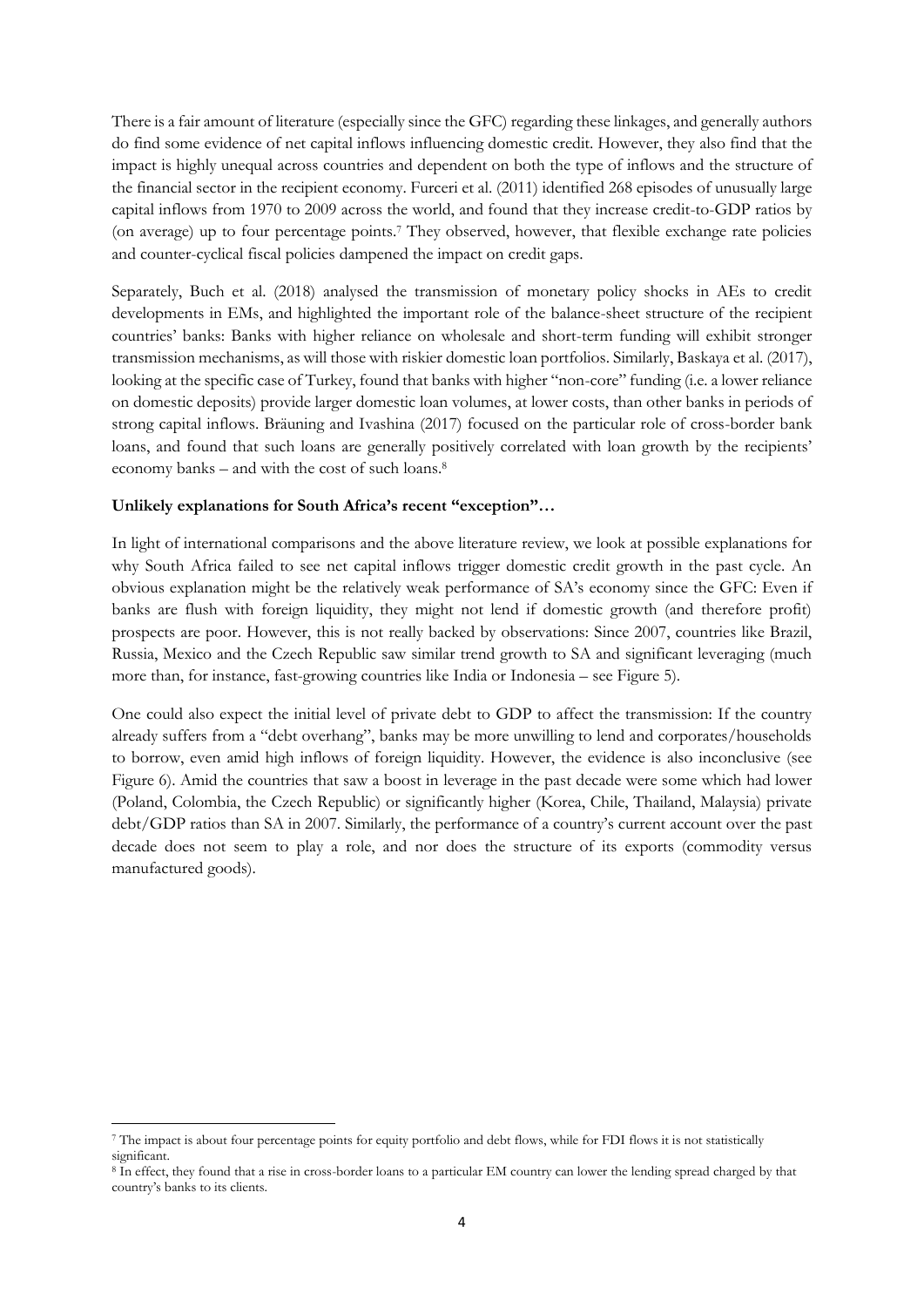**Figures 5 and 6: Change in private debt ratio since 2007 vs average annual real GDP growth (left) and vs debt ratio in 2007 (right) for selected EM economies**



#### **…And the ones which may have more merit**

1

It is difficult to pinpoint exactly which factor is more likely to explain the South African "exception" of recent years, but the following ones may each have contributed:

- **The absence of "excess" portfolio inflows.** We argued above that the response of domestic credit to capital inflows occurred in both current account deficit and surplus countries. But that response did seem stronger in countries where the sum of net portfolio inflows and the "basic balance" (current account plus net FDI) is deeper into positive territory (see Figure 7).<sup>9</sup> One could argue these countries do face "excess" portfolio inflows, above those that are needed to fund a current account deficit and are not already covered by FDI. This is not the case in South Africa, where portfolio inflows fail (on average) to fully cover a large current account deficit and an FDI balance that is now also in deficit.
- **The low level of cross-border bank loans.** Both actual observations and economic literature highlight the positive correlation between portfolio flows and cross-border bank lending. However, locational banking statistics from the BIS show that between 2010 and 2014, at the height of QE policies and capital "push" towards EM, South Africa received unusually low levels of cross-border bank loans relative to its GDP, and most of these flows, unlike in the majority of EMs, went to non-banks (see Figure 8).
- **The structure of SA banks' balance-sheets.** South African banks have never been highly dependent on foreign resources to fund their loan book; they have remained well-capitalized for most of the past decade and their deposit-to-loan ratios are high (96% on average in 2008-17). BIS data show limited cross-border lending to SA banks, and this is confirmed by BA900 data, which show that FX liabilities have only risen moderately in recent years, to 7.3% of the overall balancesheet in March 2018. Furthermore, their FX assets have also risen, and at 10.9% exceed FX liabilities – seemingly confirming that SA banks do not "need" FX funding to finance their domestic loans, but instead use them to increase offshore investments.

<sup>9</sup> The remaining element of the balance of payments (excluding the change in official reserves) is "other investments", which include among other trade finance and other types of bank loans.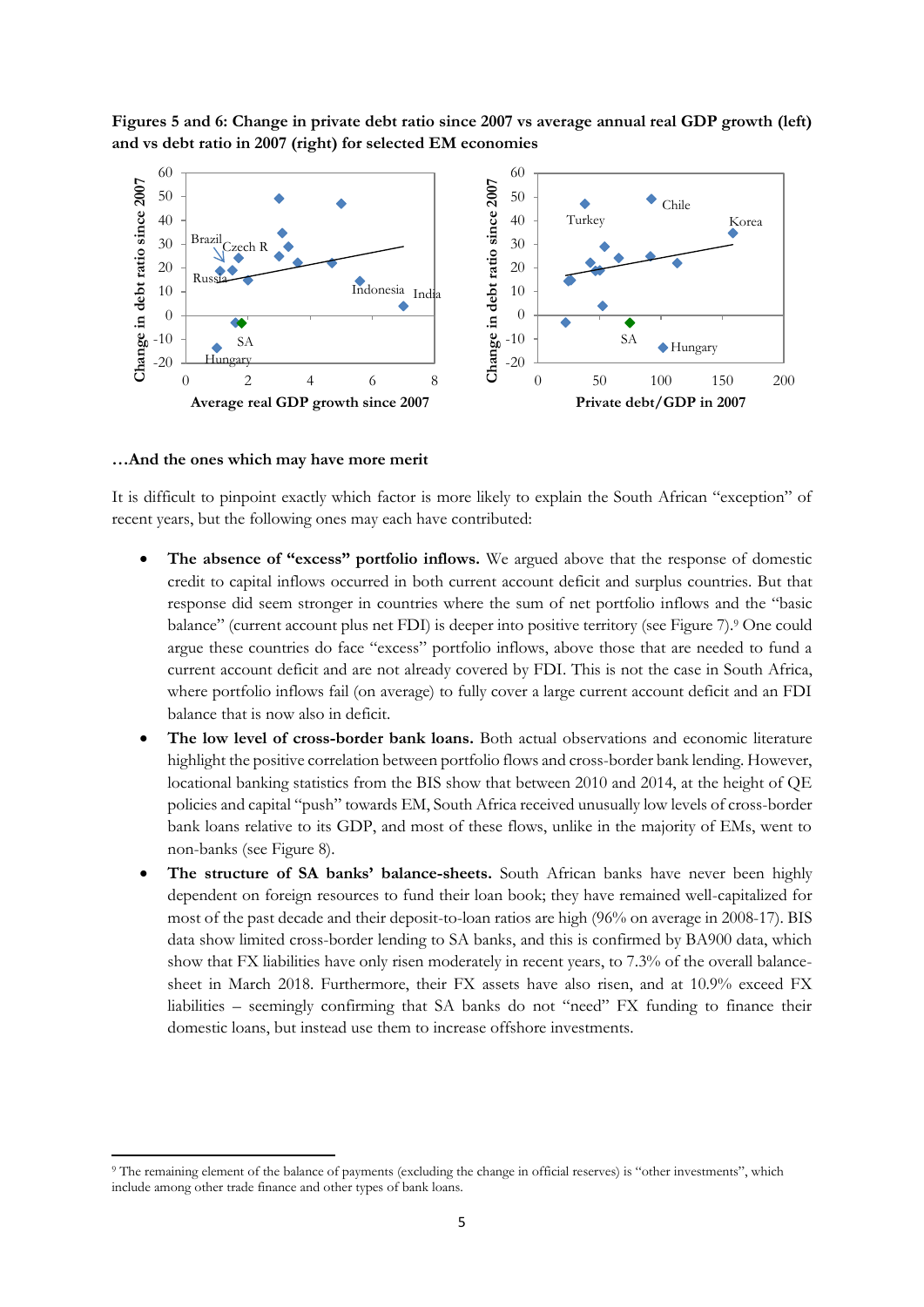**Figures 7 and 8: Change in debt ratios vs. average basic plus portfolio balances (left) and average 2010-14 cross-border bank loans to selective countries as a share of their annual GDP (right)**



- **The impact of Basel III regulations.** As Bräuning and Ivashina (op. cit.) highlighted, capital inflows can affect the relative *cost* as well as the volume of domestic loans. In effect, cheaper FX capital can cheapen domestic borrowing. However, in SA, a positive correlation between the SA-US 10-year yield spread<sup>10</sup> and the bank lending spread over repo broke down after 2010 (see Figure 9). In effect, capital inflows kept *government* borrowing costs in check, but private borrowers did not seem to benefit. Possibly, banks perceived their customers as less credit-worthy; they also increased the share of unsecured, higher-rate loans in their portfolio. But Basel III regulations, which forced banks to improve their net stable funding ratios, probably played a role. On balance, spreads between lending and deposit rates did not move much, but the gap between repo and deposit rates narrowed – suggesting that banks "paid up" to attract a larger amount of term deposits, and subsequently passed on these costs to borrowers.
- **The type of capital inflows.** As indicated above, commercial bank loans were a small component of net capital inflows into SA in the early 2010s; as for portfolio flows, they mainly consisted of bond inflows, in contrast to the mid-2000s when equity flows dominated. Possibly, bond flows mainly affect the cost of government funding, while the impact of equity flows is broader-based.<sup>11</sup> In addition, as Blanchard et al. (2015) argue, equity (unlike bond) inflows can experience selffeeding momentum – effectively, as inflows lead both the price of equities and the exchange rate to appreciate, offshore investors anticipate extra capital gains and boost their purchases further. In such a model, equity inflows are more expansionary and more likely to stimulate domestic credit.
- **The lack of real exchange rate appreciation.** In the event (as often is the case) that strong net capital inflows lead to real FX appreciation in the recipient economy, borrowers with net FX liabilities will experience balance-sheet strengthening and be tempted to increase their offshore borrowing, while offshore lenders will see their return magnified by the currency's appreciation. However, in SA, the real effective exchange rate of the rand (REER) generally underperforms its peers, even in periods of strong capital inflows (see Figure 10). This may have acted as an additional "risk" constraint on both offshore lenders and SA borrowers.

1

<sup>10</sup> We use the SA-US government bond yield spread as a proxy for the cost of foreign borrowing, as this spread is typically highly influenced by global appetite for risk and the size of portfolio inflows.

<sup>11</sup> As equity prices rise, corporates experience a strengthening of their balance-sheets and a boost to confidence, which can entice them to borrow more aggressively. The impact of falling government bond yields is more indirect.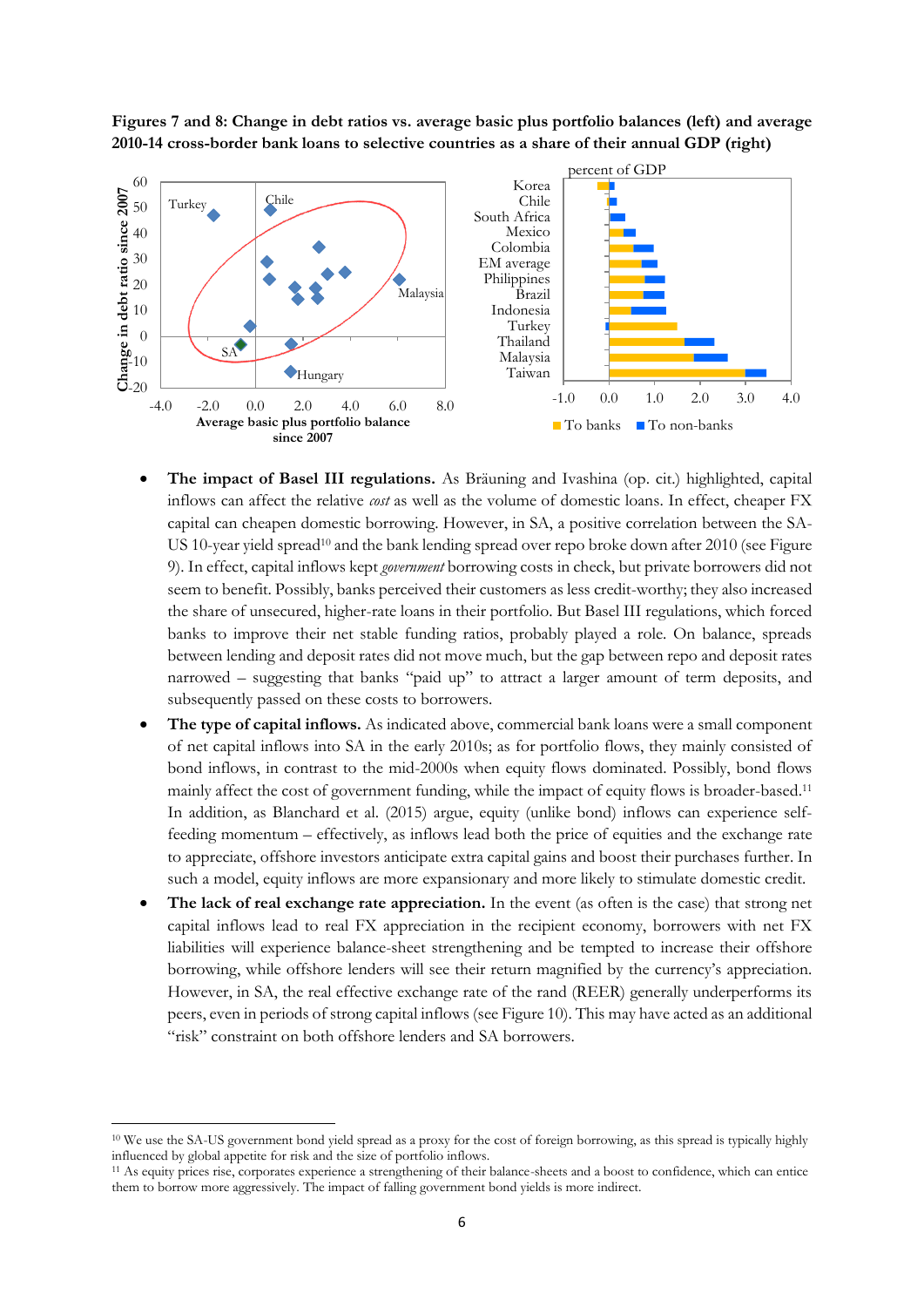**Figure 9 and 10: 10-year SA-US yield spread and bank lending to repo rate spread (left) and average annual performance of SA's REER versus EM sample in periods of strong capital inflows (right)**



#### **What are the policy implications for South Africa?**

1

To the extent that South Africa's domestic credit cycle was not seemingly affected by unconventional policies in AEs and the resulting large cross-border capital flows, policy autonomy of the SA Reserve Bank probably remains greater than that of some EM peers. Up to now, SA has not really faced a "dilemma" between keeping its capital account open and preserving monetary autonomy. Hence, the need for some form of capital controls – such as "speedbumps" in the event of hot money inflows – is not obvious in South Africa, as monetary and fiscal authorities have indeed argued in recent years. Equally, the limited impact of global risk premiums and capital inflows on the cost of credit in the private sector (especially bank lending spreads) suggests, on balance, fewer impediments to the transmission of monetary policy decisions to the real economy.

From a financial stability point of view, the implications are equally positive. Because net capital inflows did not entice banks to change their funding or lending behaviour, South Africa's banking sector does not suffer from FX asset/liability mismatches, or from a high sensitivity to foreign interest rates.<sup>12</sup> Equally, FX borrowing by the non-financial corporate sector has remained moderate. Hence, the risks that higher US interest rates and/or a significantly stronger US dollar triggers a local credit crunch, or a sudden rise in corporate defaults, appear low. This also means that the exchange rate can continue to play its role as "shock absorber" in periods of weaker global growth and lower commodity prices – whereas countries with large FX liabilities could be exposed to a double contractionary effect. On the less positive side, South Africa's corporate sector has failed to benefit from what were possibly the loosest global financial conditions on record to invest into productive capacity, though that failure cannot reasonably be blamed on monetary policymakers, regulators or even the structure of the SA financial system. Fiscal policy would seem at least partly to blame, as it seems capital inflows mostly helped finance a structurally-large budget deficit, which to some extent "crowded out" private borrowing and investment.

Longer-term, though, vigilance is still required, for pre-GFC developments suggest one cannot dismiss out of hand the possibility of SA's credit cycle responding to a new wave of capital inflows in the future. Some of the potential causes of the South African "exception" (banks' responses to a changing regulatory environment, real exchange rate under-performance, bond-skewed capital inflows) are either transitory or may not recur to the same extent in the future. Already, the latest, short phase of buoyant net capital inflows

<sup>&</sup>lt;sup>12</sup> Admittedly, there is still an indirect effect as foreign interest rates can affect the exchange rate of the rand and in turn, domestic monetary policy.